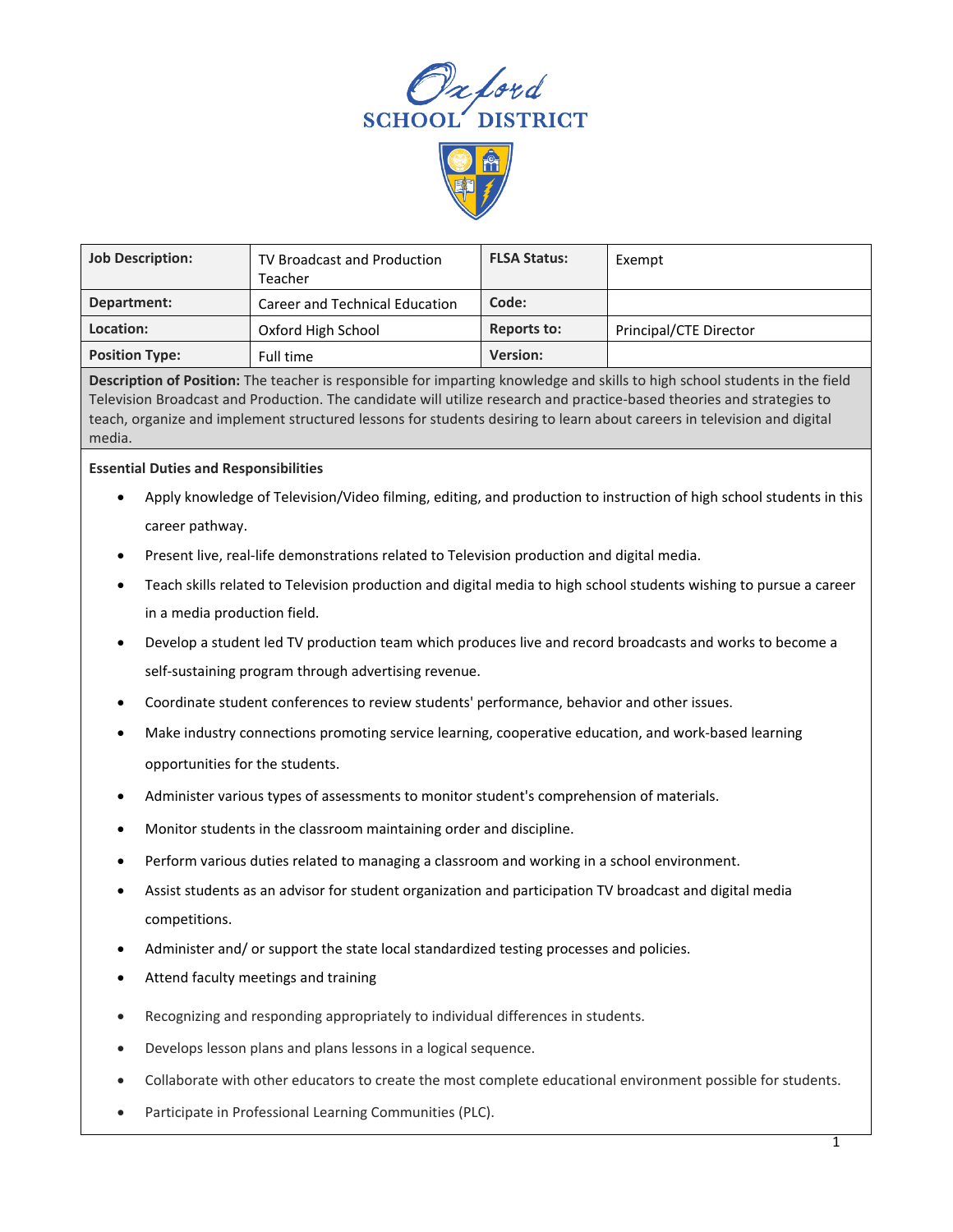



- Utilize technology and the devices as a tool in the teaching and learning process.
- Consistently implement approved disciplinary actions to allow for effective instruction and classroom management.
- Relate to parents and other community members in a positive and helpful manner.
- Participate in school and district professional development in order to support school improvement and support student learning.
- Attend staff meetings and serve on committees as required.
- Abide by and enforce rules and regulations as stated in the teacher and student handbook.
- Adhere to policies and procedures established by district, state, and federal guidelines.
- Maintain accurate and complete records.
- Perform other duties as assigned.

## **Qualifications and Education Requirements**

- Preference will be given based upon education attained.
- Must hold or be eligible for a valid Mississippi Class A Career and Technical license. Licensure can be obtained upon hire.
- Two or more years of teaching/work experience in the Television production/Digital media field.
- Experience in live streaming and sports production

## **Preferred Skills**

- Works effectively in groups and becomes a team player.
- Knowledge of current instructional software related to this course.
- Engages and motivates students to do their best.
- Possesses adequate knowledge of their content area(s).
- Has a working understanding of technology.
- Communicates with staff, students, parents and community effectively.
- Takes the initiative to be a continuous learner.

All employees hired by the school district must pass a criminal background and child abuse registry check

| Reviewed By:     | Dr. Steven Hurdle | Date:      | 5/2/2022 |
|------------------|-------------------|------------|----------|
| Approved By:     |                   | Date:      |          |
| Last Updated By: |                   | Date/Time: |          |

## Employee Statement of Understanding

 $\Box$  I have read and understand the job description for my position. I am able to perform all the essential functions